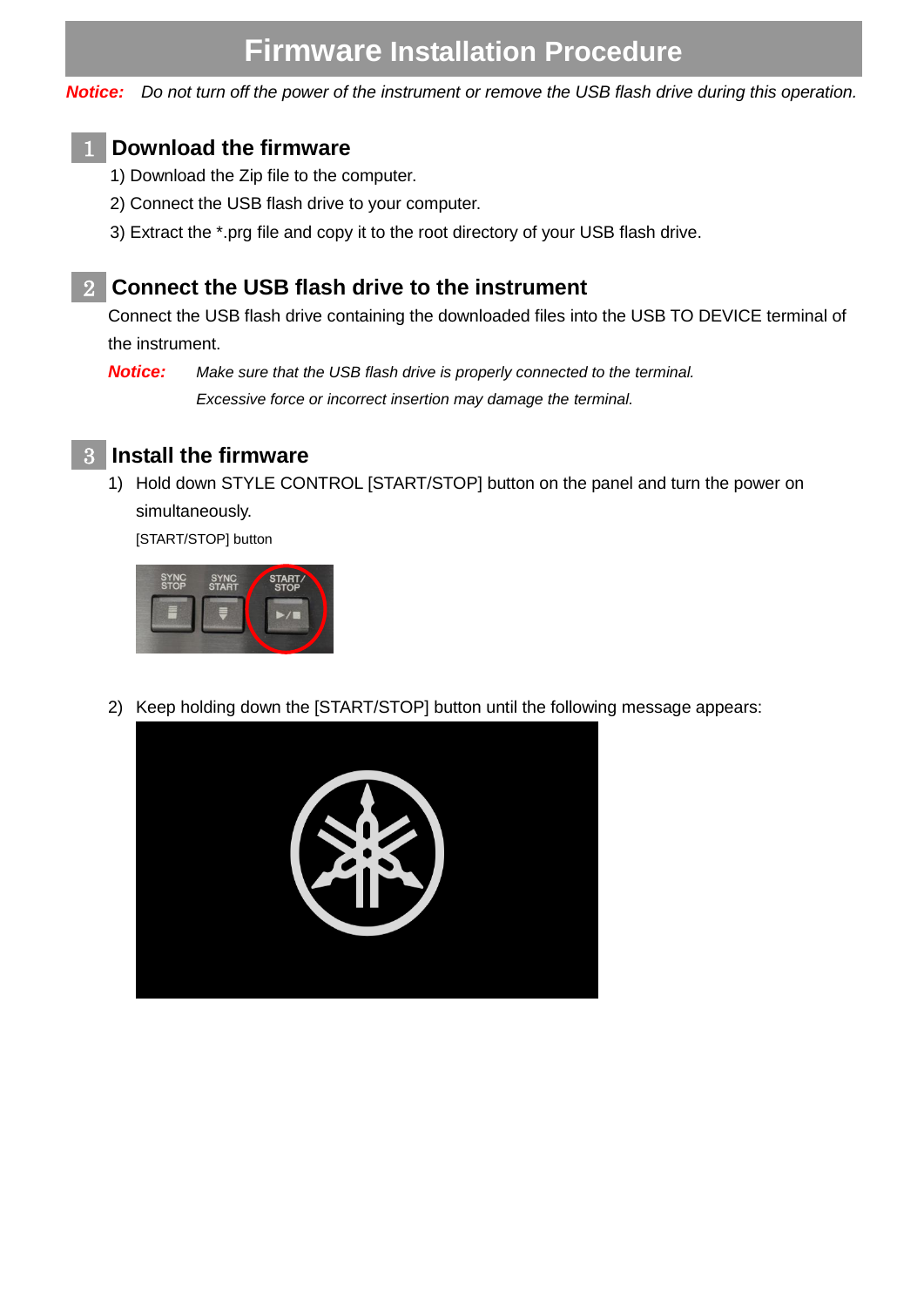3) When the following message appears, press the [START/STOP] button to start firmware installation.



4) When firmware installation is complete, the following message appears with the new firmware version. Press the power button on the instrument to turn it off.